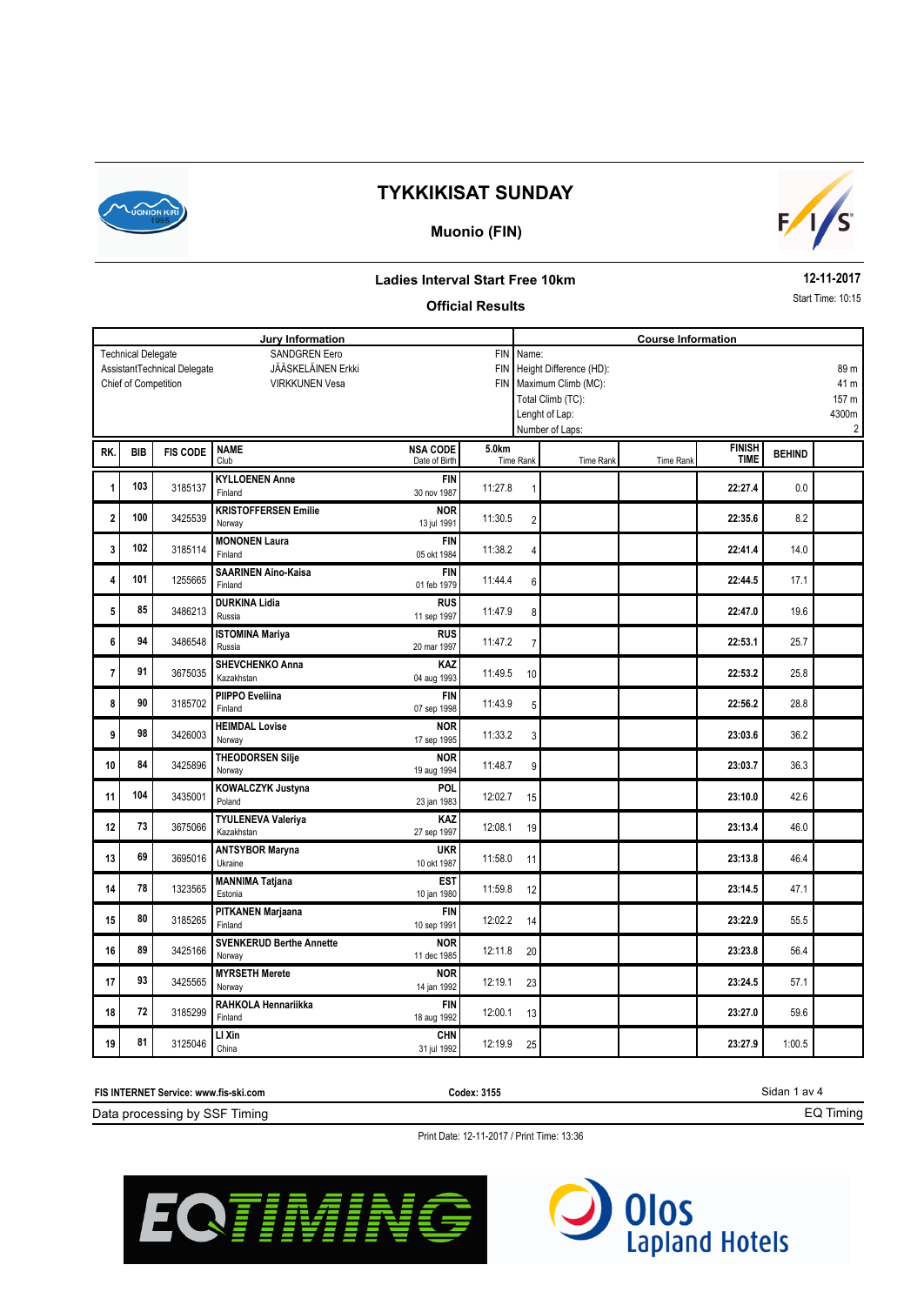

### **Muonio (FIN)**



### **Ladies Interval Start Free 10km**

### **Official Results**

**12-11-2017** Start Time: 10:15

| RK. | <b>BIB</b> | <b>FIS CODE</b> | <b>NAME</b><br>Club                      | <b>NSA CODE</b><br>Date of Birth | 5.0km<br>Time Rank | Time Rank | Time Rank | <b>FINISH</b><br><b>TIME</b> | <b>BEHIND</b> |  |
|-----|------------|-----------------|------------------------------------------|----------------------------------|--------------------|-----------|-----------|------------------------------|---------------|--|
| 20  | 35         | 3695022         | <b>SERDIUK Kateryna</b><br>Ukraine       | <b>UKR</b><br>16 sep 1989        | 12:03.7<br>16      |           |           | 23:28.4                      | 1:01.0        |  |
| 21  | 92         | 1319976         | <b>KOLOMINA Yelena</b><br>Kazakhstan     | KAZ<br>24 jan 1981               | 12:06.1<br>17      |           |           | 23:30.9                      | 1:03.5        |  |
| 22  | 67         | 3675049         | <b>BYKOVA Irina</b><br>Kazakhstan        | KAZ<br>06 jul 1993               | 12:17.3<br>22      |           |           | 23:44.2                      | 1:16.8        |  |
| 23  | 86         | 3486471         | <b>ZHEREBYATEVA Anna</b><br>Russia       | <b>RUS</b><br>24 feb 1997        | 12:07.8<br>18      |           |           | 23:51.9                      | 1:24.5        |  |
| 24  | 88         | 3185603         | <b>SAARI Anna-Kaisa</b><br>Finland       | <b>FIN</b><br>04 apr 1995        | 12:14.8<br>21      |           |           | 23:52.9                      | 1:25.5        |  |
| 25  | 59         | 3675018         | <b>MATROSSOVA Marina</b><br>Kazakhstan   | KAZ<br>02 jul 1990               | 12:19.6<br>24      |           |           | 23:53.3                      | 1:25.9        |  |
| 26  | 66         | 3185333         | <b>UKKOLA Johanna</b><br>Finland         | <b>FIN</b><br>14 mar 1993        | 12:20.8<br>26      |           |           | 23:55.8                      | 1:28.4        |  |
| 27  | 71         | 3185109         | <b>HEISKANEN Heli</b><br>Finland         | <b>FIN</b><br>31 mar 1981        | 12:30.9<br>34      |           |           | 23:57.0                      | 1:29.6        |  |
| 28  | 74         | 3426234         | <b>MATHISEN Ingrid</b><br>Norway         | <b>NOR</b><br>03 jun 1996        | 12:24.5<br>28      |           |           | 24:05.2                      | 1:37.8        |  |
| 29  | 33         | 3665028         | <b>KINNUNEN Nastassia</b><br>Belarus     | <b>BLR</b><br>14 mar 1985        | 12:29.9<br>32      |           |           | 24:05.4                      | 1:38.0        |  |
| 30  | 61         | 3665023         | <b>KAMINSKAYA Valiantsina</b><br>Belarus | <b>BLR</b><br>05 sep 1987        | 12:25.4<br>29      |           |           | 24:05.6                      | 1:38.2        |  |
| 31  | 41         | 3095010         | <b>GRIGOROVA Antoniya</b><br>Bulgaria    | <b>BUL</b><br>07 dec 1986        | 12:20.9<br>27      |           |           | 24:11.1                      | 1:43.7        |  |
| 32  | 83         | 3305193         | <b>TAKIZAWA Kozue</b><br>Japan           | <b>JPN</b><br>05 dec 1995        | 12:27.3<br>30      |           |           | 24:13.9                      | 1:46.5        |  |
| 33  | 50         | 3185363         | LOUKUSA Eevakaisa<br>Finland             | <b>FIN</b><br>24 okt 1992        | 12:28.2<br>31      |           |           | 24:15.8                      | 1:48.4        |  |
| 34  | 44         | 3515009         | <b>DONZALLAZ Nicole</b><br>Switzerland   | SUI<br>22 feb 1981               | 12:36.1<br>36      |           |           | 24:19.9                      | 1:52.5        |  |
| 35  | 64         | 3045009         | <b>WATSON Aimee</b><br>Australia         | <b>AUS</b><br>28 jul 1987        | 12:32.1<br>35      |           |           | 24:21.9                      | 1:54.5        |  |
| 36  | 65         | 3305194         | <b>TANAKA Yukari</b><br>Japan            | JPN<br>03 jan 1996               | 12:50.6<br>42      |           |           | 24:27.7                      | 2:00.3        |  |
| 37  | 56         | 3185625         | <b>ALATALO Sanni</b><br>Finland          | <b>FIN</b><br>07 mar 1997        | 12:29.9<br>33      |           |           | 24:28.3                      | 2:00.9        |  |
| 38  | 57         | 3305021         | <b>ISHIGAKI Sumiko</b><br>Japan          | <b>JPN</b><br>05 feb 1985        | 12:40.8<br>37      |           |           | 24:29.4                      | 2:02.0        |  |
| 39  | 55         | 3665097         | ROSHCHYNSKAYA Maryia<br>Belarus          | <b>BLR</b><br>14 mar 1997        | 12:45.2<br>40      |           |           | 24:37.6                      | 2:10.2        |  |
| 40  | 97         | 1258769         | <b>LEE Chae-won</b><br>Korea             | <b>KOR</b><br>07 apr 1981        | 12:41.8<br>39      |           |           | 24:38.4                      | 2:11.0        |  |
| 41  | 54         | 3125070         | <b>MA Qinghua</b><br>China               | <b>CHN</b><br>26 maj 1995        | 12:41.2<br>38      |           |           | 24:44.5                      | 2:17.1        |  |
| 42  | 70         | 3675029         | <b>STOYAN Anna</b><br>Kazakhstan         | <b>KAZ</b><br>18 feb 1993        | 12:52.3<br>44      |           |           | 24:51.3                      | 2:23.9        |  |

Data processing by SSF Timing **FIS INTERNET Service: www.fis-ski.com**

**Codex: 3155**

Sidan 2 av 4 EQ Timing

Print Date: 12-11-2017 / Print Time: 13:36



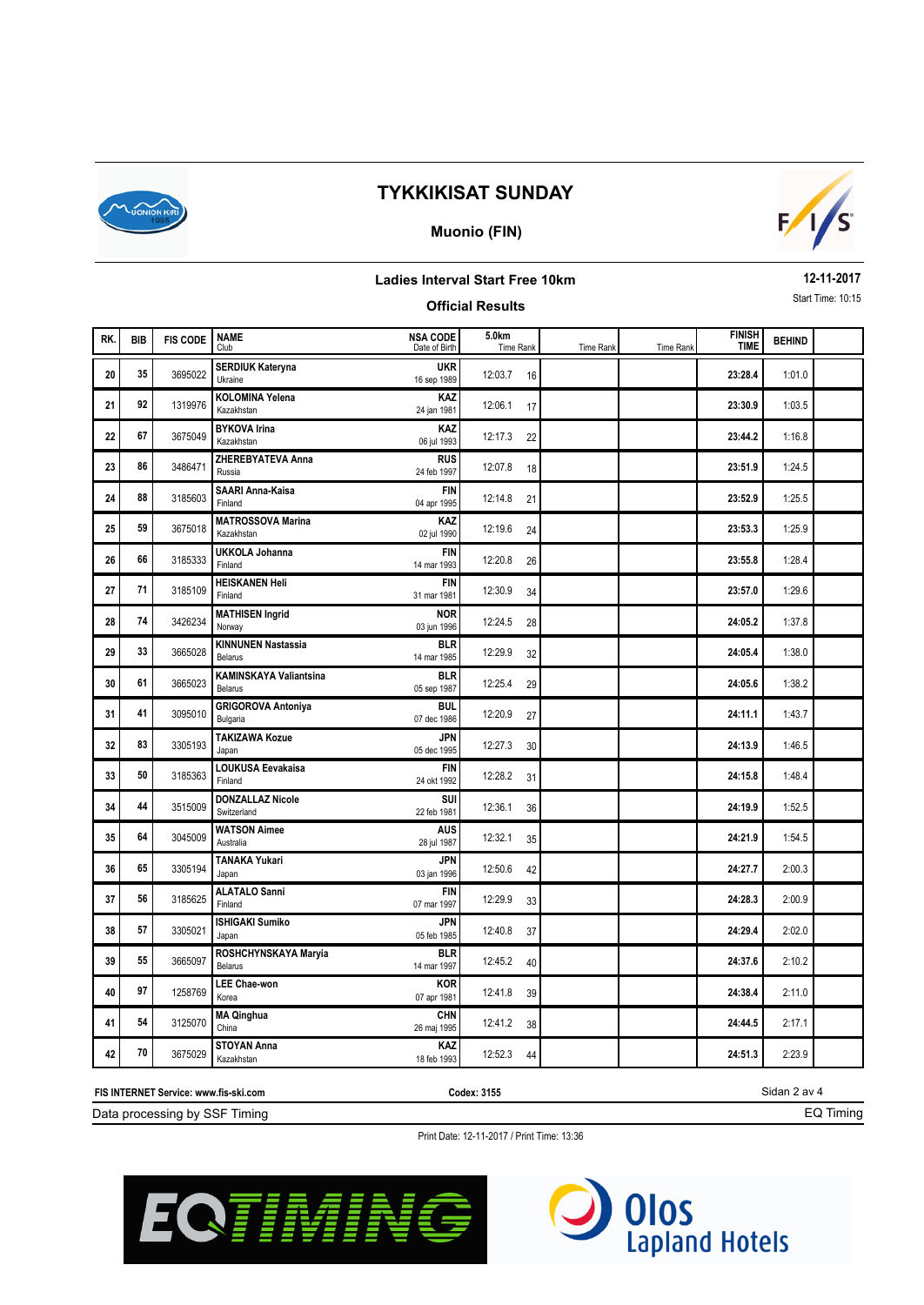

### **Muonio (FIN)**



### **Ladies Interval Start Free 10km**

**12-11-2017** Start Time: 10:15

|     |            |                 |                                         |                                  | <b>Official Results</b> |           |                  |                              |               | Start Time: 10:15 |
|-----|------------|-----------------|-----------------------------------------|----------------------------------|-------------------------|-----------|------------------|------------------------------|---------------|-------------------|
| RK. | <b>BIB</b> | <b>FIS CODE</b> | <b>NAME</b><br>Club                     | <b>NSA CODE</b><br>Date of Birth | 5.0km<br>Time Rank      | Time Rank | <b>Time Rank</b> | <b>FINISH</b><br><b>TIME</b> | <b>BEHIND</b> |                   |
| 43  | 46         | 3305153         | <b>OTSUKA Yuka</b><br>Japan             | <b>JPN</b><br>03 okt 1990        | 12:51.5<br>43           |           |                  | 24:54.1                      | 2:26.7        |                   |
| 44  | 76         | 3395035         | <b>ALBA Laura</b><br>Estonia            | <b>EST</b><br>14 nov 1985        | 12:47.1<br>41           |           |                  | 24:59.6                      | 2:32.2        |                   |
| 45  | 39         | 3185672         | <b>KEMPPAINEN Mija</b><br>Finland       | <b>FIN</b><br>12 maj 1993        | 12:56.8<br>45           |           |                  | 25:00.8                      | 2:33.4        |                   |
| 46  | 63         | 3395086         | <b>VEERPALU Anette</b><br>Estonia       | <b>EST</b><br>24 jul 1996        | 13:00.4<br>47           |           |                  | 25:03.0                      | 2:35.6        |                   |
| 47  | 75         | 3305240         | <b>KODAMA Miki</b><br>Japan             | <b>JPN</b><br>21 nov 1996        | 13:00.9<br>49           |           |                  | 25:08.0                      | 2:40.6        |                   |
| 48  | 31         | 3486543         | <b>VLADIMIROVA Mariya</b><br>Russia     | <b>RUS</b><br>10 maj 1997        | 13:04.1<br>50           |           |                  | 25:08.4                      | 2:41.0        |                   |
| 49  | 47         | 3425945         | <b>KJELLBERGVIK Anette</b><br>Norway    | <b>NOR</b><br>24 jan 1994        | 13:04.7<br>51           |           |                  | 25:09.7                      | 2:42.3        |                   |
| 50  | 49         | 3785032         | <b>KAZNACENKO Marija</b><br>Lithuania   | LTU<br>01 dec 1993               | 13:00.6<br>48           |           |                  | 25:26.3                      | 2:58.9        |                   |
| 51  | 43         | 3185290         | <b>PELTTARI Elisa</b><br>Finland        | <b>FIN</b><br>28 okt 1989        | 13:08.1<br>54           |           |                  | 25:32.4                      | 3:05.0        |                   |
| 52  | 62         | 3675046         | RYAZHKO Darya<br>Kazakhstan             | KAZ<br>11 sep 1995               | 13:04.8<br>52           |           |                  | 25:33.4                      | 3:06.0        |                   |
| 53  | 51         | 3255002         | JONSDOTTIR Elsa-Gudrun<br>Iceland       | <b>ISL</b><br>26 mar 1986        | 13:05.1<br>53           |           |                  | 25:35.7                      | 3:08.3        |                   |
| 54  | 60         | 3185316         | <b>AHOKAS lina</b><br>Finland           | <b>FIN</b><br>14 sep 1990        | 13:20.8<br>56           |           |                  | 25:43.1                      | 3:15.7        |                   |
| 55  | 58         | 3125023         | <b>MAN Dandan</b><br>China              | <b>CHN</b><br>05 maj 1989        | 13:11.8<br>55           |           |                  | 25:48.6                      | 3:21.2        |                   |
| 56  | 40         | 3185289         | <b>LEHTOLA Krista</b><br>Finland        | <b>FIN</b><br>01 jan 1991        | 12:59.9<br>46           |           |                  | 26:05.4                      | 3:38.0        |                   |
| 57  | 37         | 3125095         | <b>MENG Honglian</b><br>China           | <b>CHN</b><br>02 sep 1997        | 13:29.2<br>59           |           |                  | 26:05.9                      | 3:38.5        |                   |
| 58  | 53         | 3555036         | <b>MUIZNIECE Anda</b><br>Latvia         | LAT<br>20 nov 1991               | 13:33.9<br>60           |           |                  | 26:07.2                      | 3:39.8        |                   |
| 59  | 48         | 3185371         | <b>NURMI Eeva</b><br>Finland            | <b>FIN</b><br>26 feb 1992        | 13:24.4<br>57           |           |                  | 26:09.7                      | 3:42.3        |                   |
| 60  | 36         | 3725014         | <b>ARIUNSANAA Enkhtuul</b><br>Mongolia  | <b>MGL</b><br>14 jan 1996        | 13:27.0<br>58           |           |                  | 26:40.2                      | 4:12.8        |                   |
| 61  | 42         | 3725008         | <b>CHINBAT Otgontsetseg</b><br>Mongolia | <b>MGL</b><br>30 apr 1991        | 13:46.1<br>61           |           |                  | 26:46.8                      | 4:19.4        |                   |
| 62  | 45         | 3185399         | <b>MAATTA Piritta</b><br>Finland        | <b>FIN</b><br>20 feb 1992        | 13:49.9<br>62           |           |                  | 26:48.0                      | 4:20.6        |                   |
| 63  | 32         | 3725009         | ARIUNTUNGALAG Enkhbayar<br>Mongolia     | <b>MGL</b><br>15 jan 1997        | 15:01.3<br>63           |           |                  | 28:27.1                      | 5:59.7        |                   |
| 64  | 34         | 3895000         | <b>RAI Manikala</b><br>Nepal            | <b>NEP</b><br>27 nov 1988        | 17:25.6<br>64           |           |                  | 33:27.4                      | 11:00.0       |                   |

**FIS INTERNET Service: www.fis-ski.com**

**Codex: 3155**

Sidan 3 av 4

EQ Timing

Data processing by SSF Timing

Print Date: 12-11-2017 / Print Time: 13:36